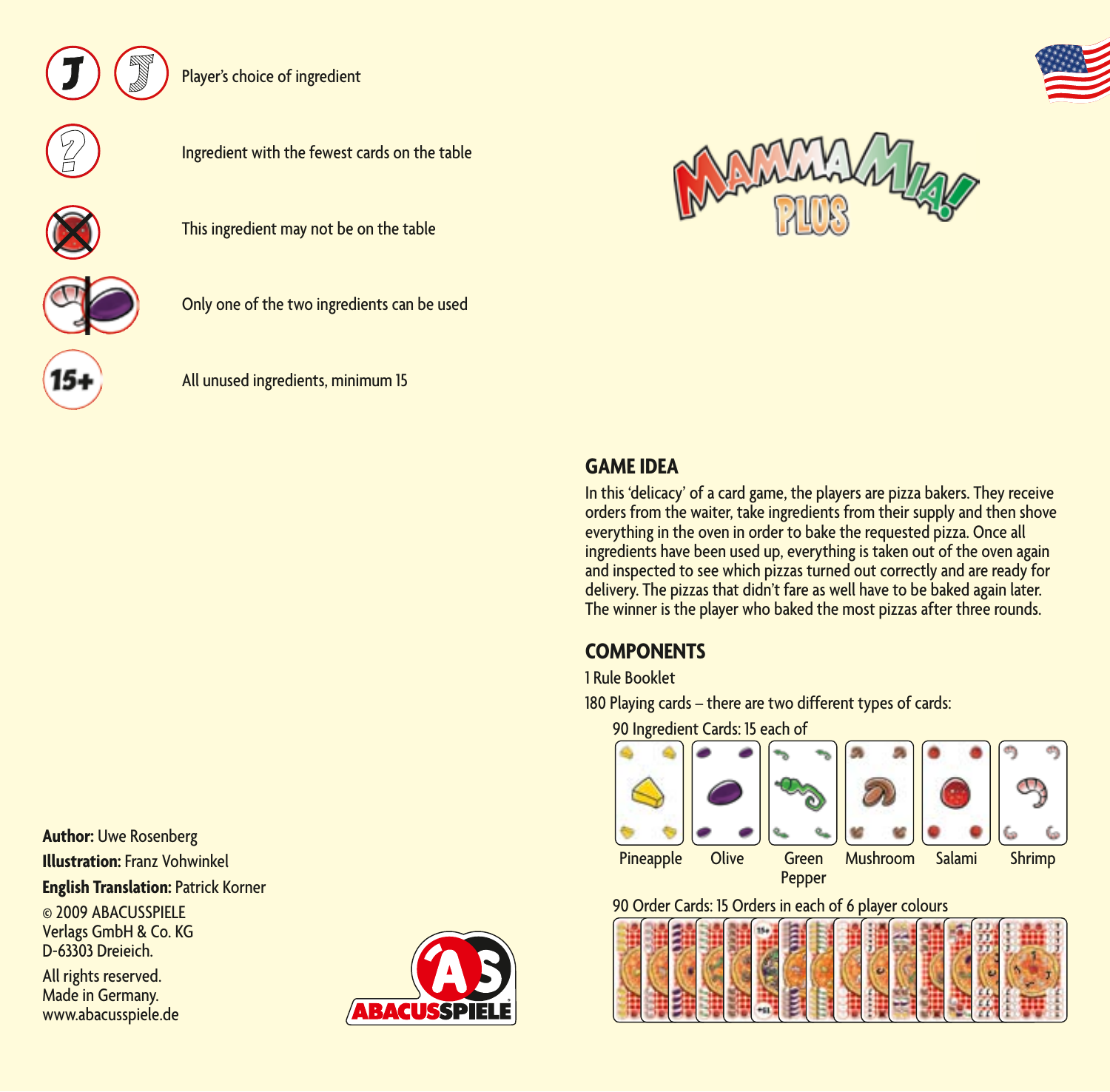## **GAME SETUP**

With fewer than 6 players, some **ingredients** are removed:

With 5 players: 1 of each ingredient card. With 4 players: 3 of each ingredient card. With 3 players: 5 of each ingredient card. With 2 players: 7 of each ingredient card.

Return these cards to the box.

- Shuffle the ingredient cards and deal out **8 face-down** to each player. Players take their cards in hand.
- Place the remaining ingredients in a face-down pile in the middle of the table. This is the **'supply'**.
- Each player receives a set of 15 **order cards** in the same colour, shuffles them, and places them in a face-down pile in front of himself. These piles are the **'waiters'**. Finally, each player draws the topmost card from their waiter pile and adds it to the 8 ingredient cards in their hands.
- Some room should be left next to the supply for the 'oven'. The **oven** is the face-up discard pile, where ingredient cards and orders are placed when played.
- The hungriest player is the starting player. The other players follow in clockwise direction.

# **A GAME ROUND**

A game round consists of two phases:

- A. First, players take turns putting pizzas in the oven until the supply runs out of ingredient cards.
- B. Only then is everything taken out of the oven and inspected to see which pizzas can be baked.

### **A. Put Pizzas in the Oven**

On a player's turn, he **must** put at least one ingredient card in the oven – that is, add it to the face-up discard pile next to the supply. He may add more than one ingredient card at a time, provided they are all the same type. When doing so, he announces the ingredient type and quantity, e.g. 'Three salamis'.

Now, he **may** add **one** order from his hand to the oven. He would do this if he believes that all the necessary ingredients to bake that pizza are already in the oven.

Finally, the player **must** draw cards. When doing so, he may either draw **only from the supply** or **only from his waiter pile**. He draws as many cards as required to bring his hand back up to 9 cards again, however he may only draw a **maximum of 5 cards** per turn. It may occasionally occur, therefore, that one player has fewer than 9 cards in hand for a short time.

Hint: Players should try to keep a balance between the ingredients and orders in their hands. Beginners can remember that the 2 (ingredients) : 1 (order) ratio is a good rule of thumb.

Example: It is Alberto's (green) turn. He takes 3 salamis from his hand and puts them in the oven (places them on the faceup pile). He announces: 'Three salamis'. Finally, he puts a '4x Salami and 1x Green Pepper' order in the oven. He decides to draw orders from his waiter. As there are only 3 cards left in the pile, he draws the 3 and will play with only 8 cards in hand for a short while.



### **Drawing the Last Card from the Supply**

When a player draws the last card from the supply, this phase of the game ends immediately. Should that player not be able to completely refill his hand because there were insufficient cards left in the supply, then he'll have to start the next round with fewer cards in hand.

The player who drew the last card from the supply will be the **starting player** for the next round. Additionally, he must now take the pizzas out of the oven.

### **B. Taking Pizzas out of the Oven**

The player takes the oven pile and turns it upside-down so that the card backs are visible. The order of the cards may **not** be changed! The cards are now revealed, one at a time, to see which pizzas can be baked. While revealing the cards, the player sorts them according to type and offsets the cards slightly so that players can easily tell how many of each ingredient there are.

As soon as an order is revealed, the players check to see whether this pizza can be baked. To make the pizza, the necessary ingredients must be present in the required numbers on the table or the player whose order it is can supply missing ingredients from his hand.

 $\bullet$  If sufficient quantities of all necessary ingredients are present on the table, then the pizza is baked. The ingredients used for this pizza are set aside, **face-up**, for now.

The completed order is placed, face-down, in the middle of the table, forming a **face-down** pile of completed orders.

 $\bullet$  If one or more ingredients are still missing, then the player whose order it is can supply the necessary ingredients from his hand. Should he not have the necessary ingredients in hand, then he can ask the other players for help (see 'Helping', below)

If he can supply the missing ingredients one way or another, then the pizza is baked. Otherwise, he gets the order back and adds it, facedown, to the bottom of his waiter pile.

**Important:** Unused ingredients remain on the table.

Play then passes to the next player on the left.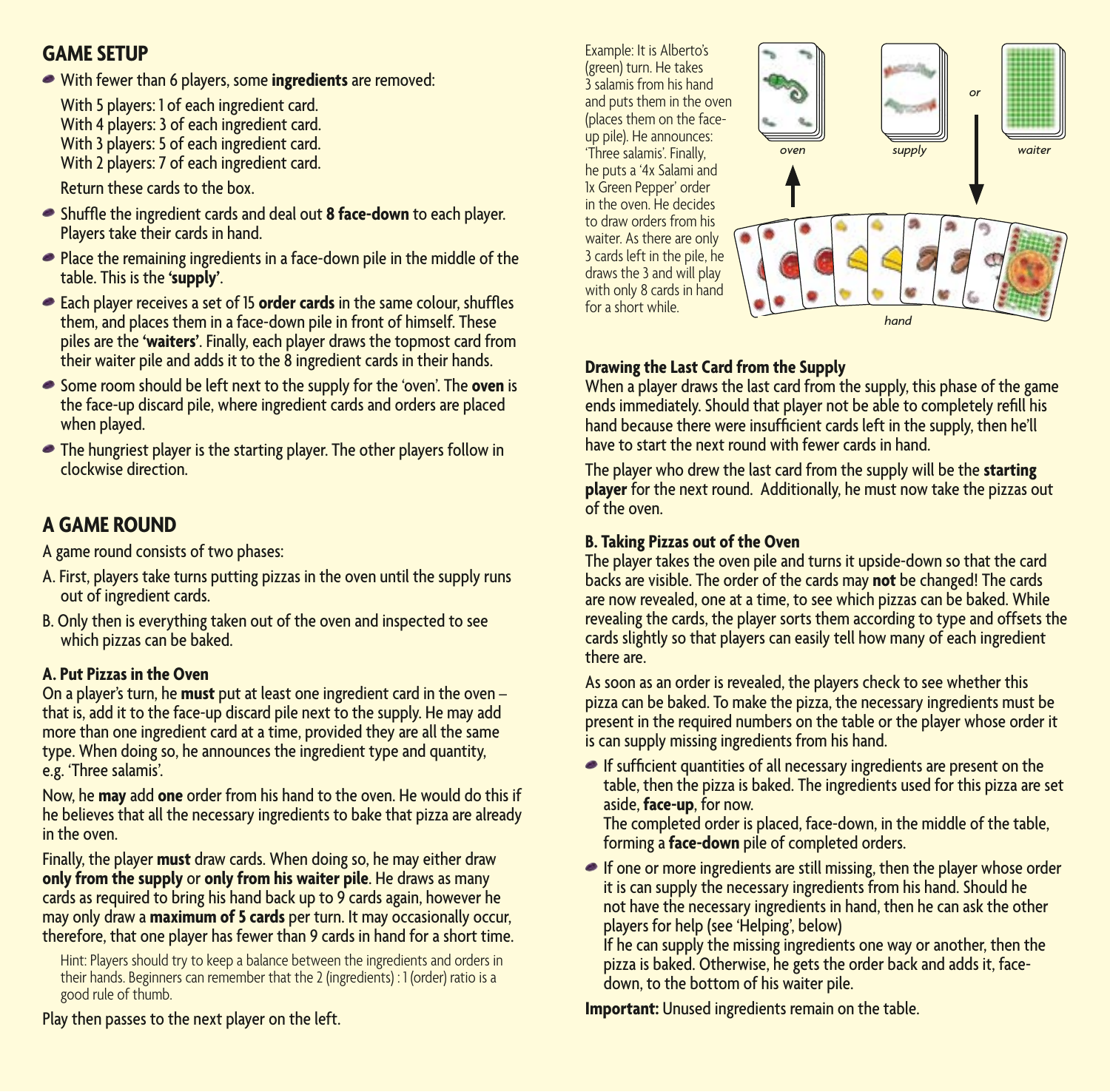Example: The following ingredients were revealed: 4x mushrooms, 3x pineapple, 2x green pepper, 2x olive. Now Alberto's (green) '4x Pineapple, 1x Green Pepper' order is revealed.



Alberto is still missing a pineapple. He can add this ingredient from his hand, so the pizza is baked. The 5 ingredient cards (4 pineapples, 1 green pepper) are added to the pile of used ingredients. Alberto adds the order to the face-down pile of completed orders in the middle of the table. The remaining ingredients remain on the table and the next cards are taken out of the oven.



The player takes the cards out of the oven, one after the other, until all cards have been revealed. Once all cards have been revealed, he takes any remaining unused ingredients and places them in a pile in the middle of the table, forming a new oven.

The pile of used ingredients is well shuffled and placed in the middle of the table as a new supply. The player who emptied the oven begins the next round.

**Important:** At the start of the next round, it is possible that one or more players have fewer than 9 cards in hand. These players replenish their hands at the end of their next turn. If a player has no ingredients left in hand, then he skips his turn and instead draws 5 ingredients.

### **Helping**

When a player is unable or unwilling to bake a pizza all by himself, then he can ask the other players for help, one at a time, starting with his left-hand neighbour. He must specify exactly which ingredients and how many of them he needs (e.g. 'I need 2 mushrooms and 1 salami').

- $\bullet$  If another player wishes to help, then he must have the requested ingredient(s) in hand **as well as** at least one order left in his waiter pile. He gives the ingredients to the player who asked for them. That player must now supply any remaining missing ingredients. The pizza is then baked. As a reward, the helping player may take the topmost card from his **waiter pile** and, without looking at it, add it to the pile of completed orders in the middle of the table. He may not choose to play an order card from his hand as the reward!
- $\bullet$  If no other player can or wishes to help, then the pizza is not baked, even if the affected player could still add the missing ingredients from his hand.

Example: There are four mushrooms, two olives and one green pepper on the table. Alberto's (green) '4x Olive, 1x Green Pepper' order is revealed. Alberto is still missing 2 olives. He has 1 olive in hand, and asks the other players for help: 'Can anyone give me 1 olive?' He must ask Beata, his left-hand neighbour, first. She can't (or won't) help. Next up is Claudio. He has an olive in hand and is willing to give it up. He adds it to the ingredients on the table.



The remaining players are not asked for help any more. Alberto adds his own olive to the table, thus completing the order. Alberto adds his order face down to the pile of completed orders in the middle of the table. Claudio takes the topmost card from his waiter pile and adds it face down to the pile of completed orders in the middle of the table. The 4 olives and 1 green pepper are added to the pile of used ingredients.

**Important:** Players can agree to play without 'Helping' before starting the game. Players do not play with 'Helping' in the 2-player game!

# **GAME END AND SCORING**

The game ends after the oven is revealed for the **third time**.

**Important:** When the game is played without 'Helping', then the game ends after the oven is revealed for the fourth time instead.

The player who last took the pizzas out of the oven now scores the pile of completed orders. He reveals the orders and sorts them according to player colour. The player who completed the most orders is the winner.

In the event of a tie, then the tied player with the most ingredients left in hand is the winner. If there is still a tie, then the players share the victory, and the pizza!